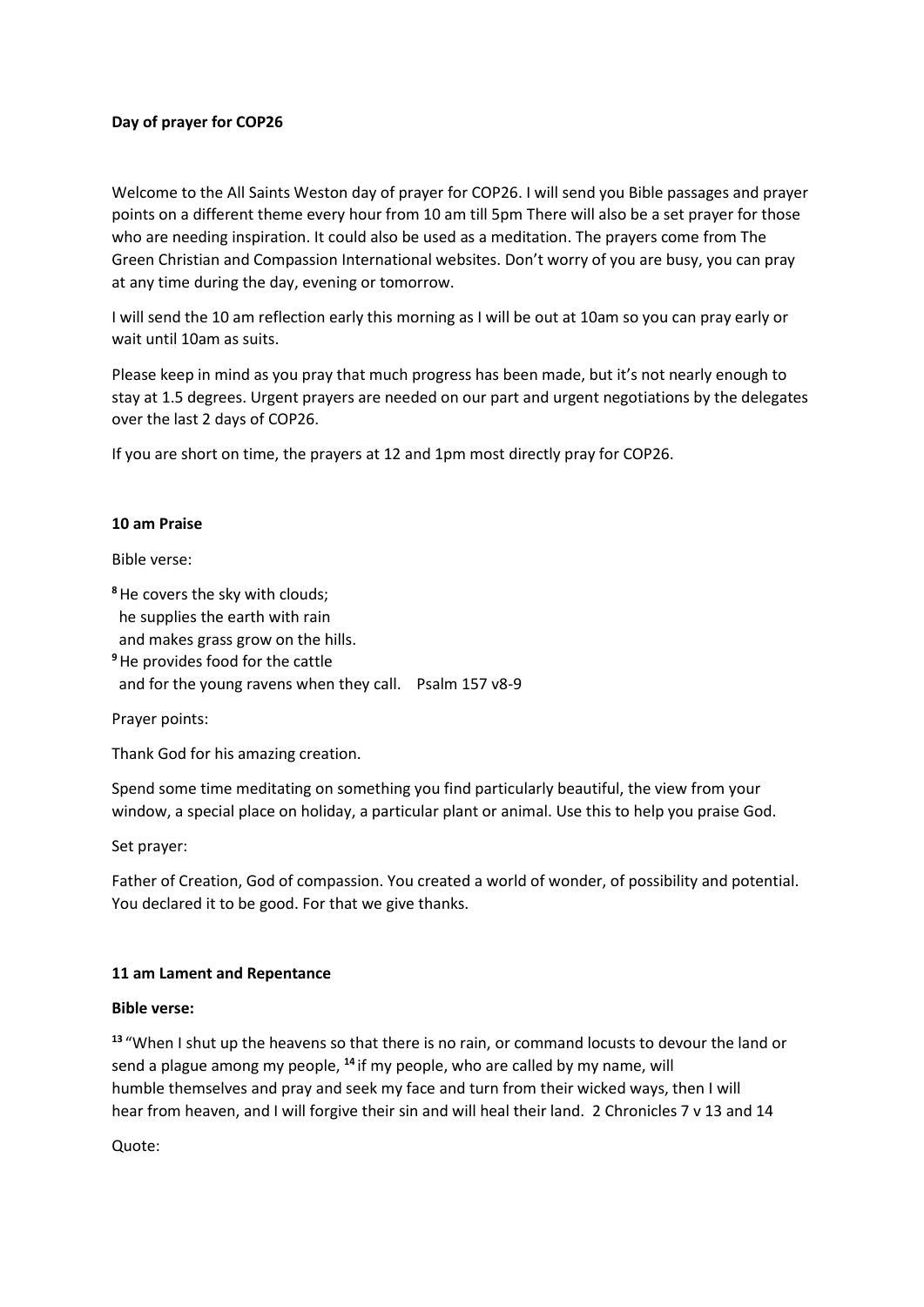'It becomes ever clearer that climate change is the greatest threat we and future generations face. A true horseman of the apocalypse. -Justin Welby, Archbishop of Canterbury

Prayer points:

We all must acknowledge our part in the mismanagement of God's creation and our involvement in the systems that make it difficult to solve the problem of climate change. Ask for God's forgiveness on behalf of ourselves, the church, our neighbours and world leaders. Ask God to help the nations repent (literally to change one's mind) over climate change. Ask for a collective international desire to take this issue more seriously and give it the urgency it needs.

Set prayer: Father of Creation, God of Compassion, This world is no longer as you intended it to, Humanity has betrayed its calling, To tend and keep, **Creation groans.** For this we weep, **Lord have mercy.** For this we mourn, **Christ have mercy.** And so now with tears in our eyes we look to you, With regret, With repentance, Knowing the difficult decades that we face, **As temperatures rise, Extinctions increase, As we come to terms with our existential pligh**t. For our children, **Lord have mercy.** For our Grandchildren, **Christ have mercy.** For the worlds most vulnerable, **Christ have mercy.** Father of Creation, God of Compassion, **Wake us from our slumber, Equip us afresh to be the justice shaped people of God.**

#### **12 am 1.5 degrees**

**Bible verse:**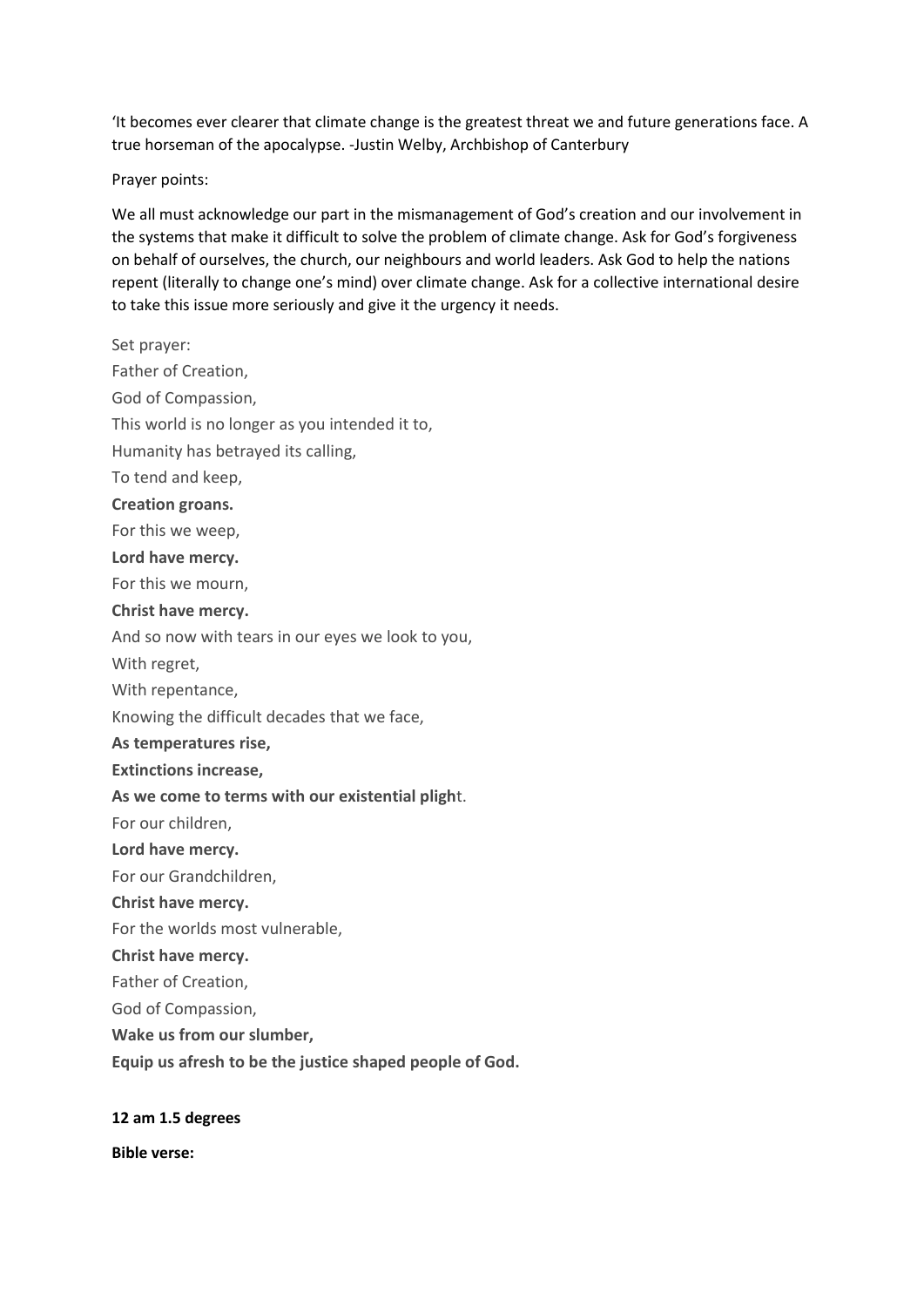Be sure you know the condition of your flocks, give careful attention to your herds; for riches do not endure forever, and a crown is not secure for all generations. Proverbs 27 v23-  $24$ 

## Prayer points:

Despite pledges made at the climate summit COP26, the world is still nowhere near its goals on limiting global temperature rise, a new analysis shows. It calculates that the world is heading for 2.4C of warming, far more than the 1.5C limit nations committed to. COP26 "has a massive credibility, action and commitment gap", according to the Climate Action Tracker (CAT). BBC news

This is actually pretty terrifying. It means that even with the pledges so far, climate change will have a significant impact in their lifetime on everyone under 60, possibly devastating to those under 30.

Thank God for COP26 and the pledges already made.

Pray for even more pledges at COP to get the world on track for 1.5 degree warming.

Pray for renewed energy for fatigued delegates.

Pray for leaders to be generous.

Pray for last minute conversations at COP to be successful.

Pray for nations who are hesitant to make pledges or who have not attended COP to make firmer and more urgent commitments.

Pray for an awareness amongst ordinary people that they need to make changes in their own lives to achieve this.

### Set Prayer:

We lift before you the COP climate talks and the future of the planet.

We are sorry for the damage that has been done,

but we come before you knowing that you are a God of mercy and miracles.

We pray for the world leaders gathering in Glasgow,

that they would do what is right and fair.

May the common desire to protect the world enable good conversations, positive actions and bring about unity.

### **1pm Pledges to Policies**

### Bible verse:

**<sup>14</sup>** What good is it, my brothers and sisters, if someone claims to have faith but has no deeds? Can such faith save them? **<sup>15</sup>** Suppose a brother or a sister is without clothes and daily food. **<sup>16</sup>** If one of you says to them, "Go in peace; keep warm and well fed," but does nothing about their physical needs, what good is it? **<sup>17</sup>** In the same way, faith by itself, if it is not accompanied by action, is dead. James 2 v14-17

### Prayer points:

The agreements and pledges made at COP need to be turned into policy by each nation. Pray that talk is turned into action. Pray for strong legal frameworks in each country to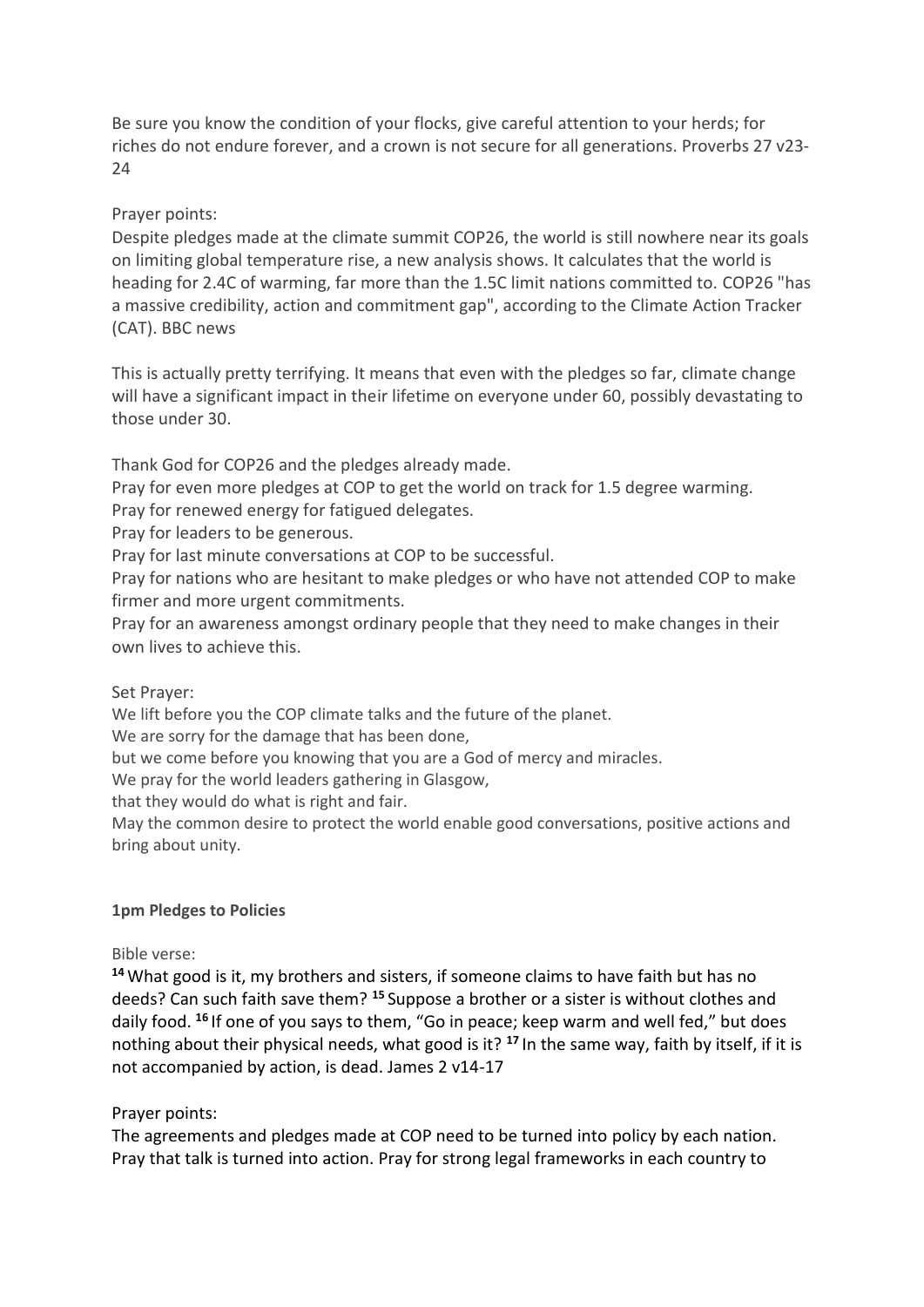make climate action legally binding. Pray against delay and for decisive action now. Pray for populations of each country to be positive towards leaders pledges.

## **Set Prayer**:

Father, we pray that the decisions made during COP26 won't be empty words. We ask that those in positions of power will be held accountable to the targets that have been set and that they will work with conviction to not only achieve these but go beyond them. We ask that the momentum is not lost after the talks have finished. Amen.

# **2pm Justice for the poor**

## Bible Verse:

He has shown you, O mortal, what is good. And what does the LORD require of you? To act justly and to love mercy and to walk humbly<br/>a with your God. Micah 6 v8

# Quote:

Listen to the cry of the earth and the cry of the poor, who suffer the most. The urgent need for interventions can no longer be postponed." -Pope Francis

## Prayer points:

It is the richest nations who have contributed most to climate change but the poorest nations who are already suffering most from it. This is a justice issue. Justice for the poor is close to the heart of God.

Pray that rich nations will be generous to poor nations. Pray for debt cancellation. Pray for funding and support to help poorer nations adapt to climate change and to meet their climate pledges. Pray that rich nations will live up to their obligation to take the largest share of the burden to reduce carbon emissions. Pray that developing nations, who understandably want to get richer, can be enabled to move away from the desire to use coal.

# Set prayer:

Lord God, our hearts break at the devastating impact the climate crisis is already having on those living in extreme poverty. We pray that this injustice will not be ignored, that more will be done to protect those left vulnerable and that governments will take action to protect those most vulnerable around the world, not just those in their own country. God of justice, we pray for fairness during the COP26 talks. Lord, we know that those who are worst hit by the climate crisis are those who have done least to contribute to it and have the fewest resources to implement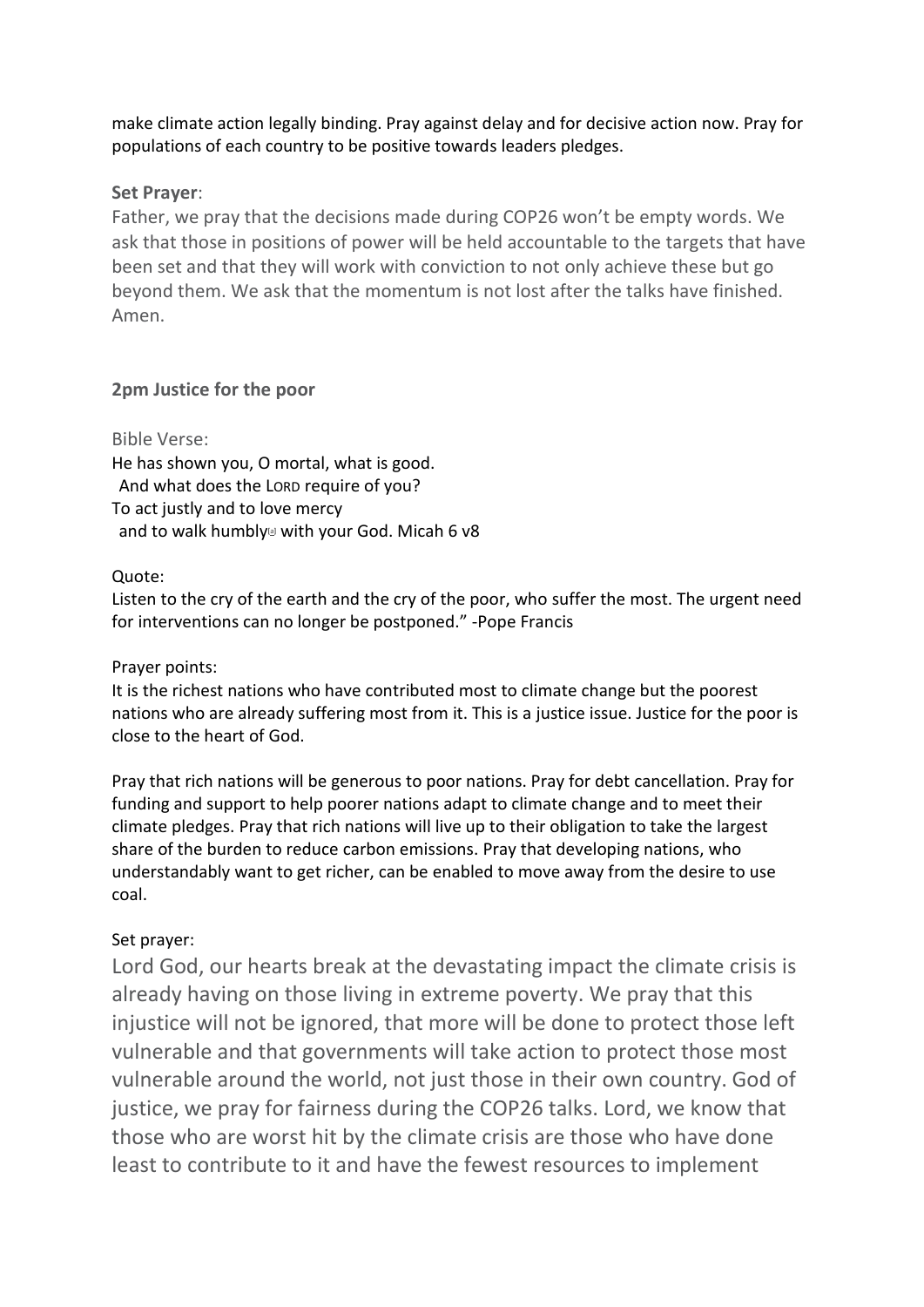change. We therefore pray for radical justice and for fairness in the decisions made at COP26. Amen.

# **3pm Youth**

Bible Verse:

Now the word of the LORD came to me, saying, "Before I formed you in the womb I knew you, and before you were born I consecrated you; I appointed you a prophet to the nations." Then I said, "Ah, Lord GOD! Behold, I do not know how to speak, for I am only a youth." But the LORD said to me, "Do not say, 'I am only a youth'; for to all to whom I send you, you shall go, and whatever I command you, you shall speak. Do not be afraid of them, for I am with you to deliver you, declares the LORD." Jeremiah 1 v4-8

**<sup>11</sup>** For I know the plans I have for you," declares the LORD, "plans to prosper you and not to harm you, plans to give you hope and a future. Jeremiah 29 v 11

## Prayer points:

The youth are not a homogenous group. Some are passionate advocates for the environment. Many are suffering from "climate anxiety". Some are apathetic. However, all will experience a deepening catastrophe that is largely not of their making. It is up to us, the older generations to act now to secure their future.

Pray for young people. Pray for them to have hope, to find God and his promises in this time of deep anxiety.

Thank God for the passionate youth who are challenging the older generations to move on climate change.

Pray for all young people to be willing to make changes to their own lifestyles to combat the climate crisis.

Pray for an awareness in the older generations that they can't leave it up to the young to solve this crisis.

Pray that the words on Jeremiah 29 v11 will be true for our youth and children.

Pray for children in developing countries whose lives are at risk due to the effects of climate change.

## Set prayer:

Loving Lord, your word reminds us how much you value and love children and young people. We pray for the climate crisis and the devastating impact it is having on children's lives. We thank you for young people and their passion and conviction to care and protect your world. We pray that their actions and words will be taken seriously. We ask that as adults we will strive to protect the world that they will grow up in.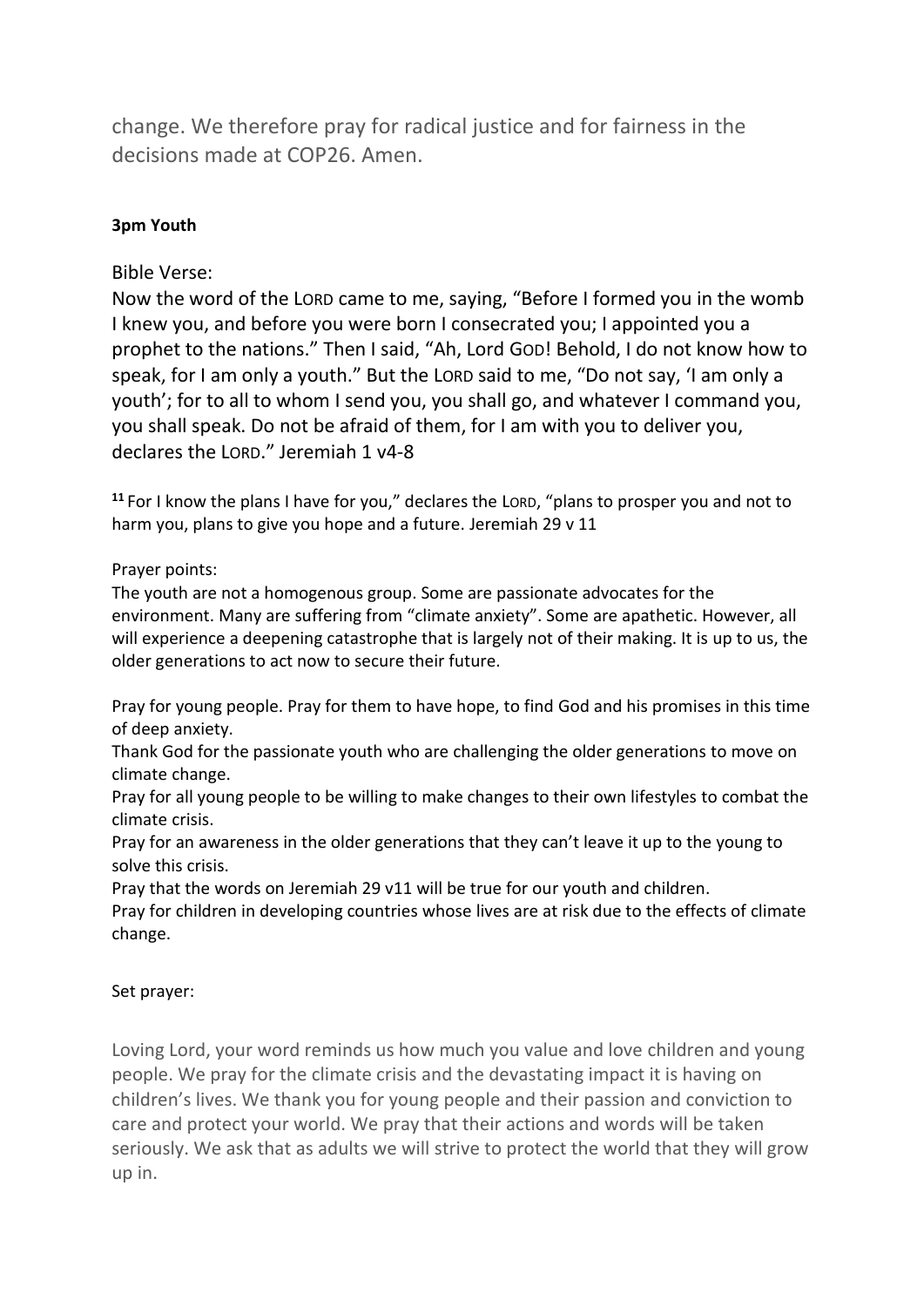### **4pm Action**

Bible verse:

"'Our Father in heaven, hallowed be your name, **<sup>10</sup>** your kingdom come, your will be done, on earth as it is in heaven. **<sup>11</sup>**Give us today our daily bread. **<sup>12</sup>** And forgive us our debts, as we also have forgiven our debtors. 13 And lead us not into temptation, a but deliver us from the evil one Matthew 6 v 9-10

Prayer points:

The pledges and policies made by governments will only go so far to solve the climate crisis. We must all play our part too. As you reflect on the Lord's prayer, consider how it might apply to you in the midst of this climate crisis.

Think and pray about the next steps you will personally take to reduce your carbon footprint. What will you do personally to spread awareness about climate change and to hold leaders accountable? Make a personal pledge to God to make a change in both these areas and then do it!

#### **5pm Hope**

#### Bible Verses:

I waited patiently for the Lord; he turned to me and heard my cry. He lifted me out of the slimy pit, out of the mud and mire he set my feet on a rock and gave me a firm place to stand. He put a new song in my mouth, a hymn of praise to our God. Many will see and fear the Lord and put their trust in him Psalm 40 v1-3

So do not fear, for I am with you; do not be dismayed, for I am your God. I will strengthen you and help you; I will uphold you with my righteous right hand Isaiah 41 v 10